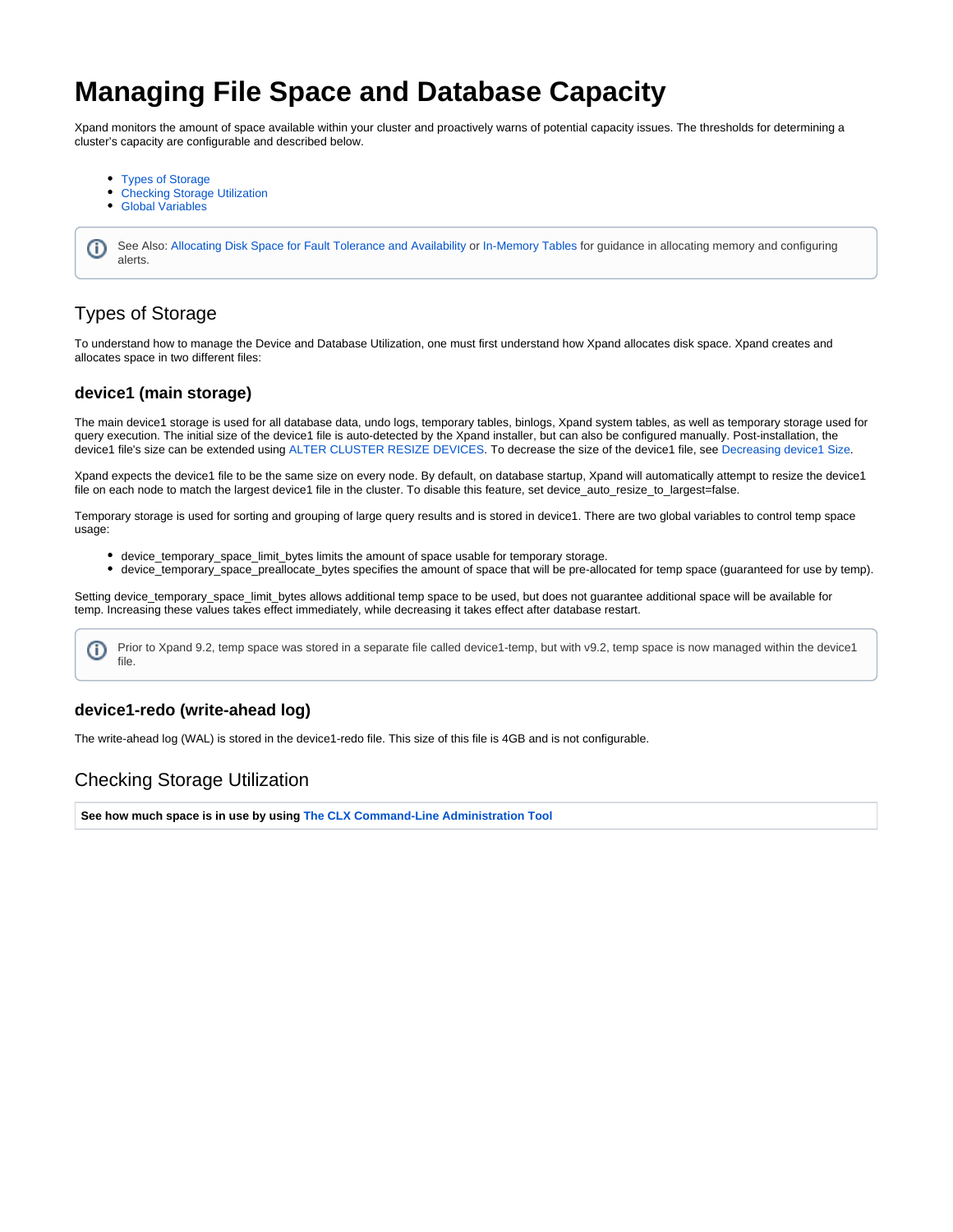| shell> /opt/clustrix/bin/clx space<br>nid   Hostname   Status                         |                |  |  |  |  |  |  |                                                                    |        |
|---------------------------------------------------------------------------------------|----------------|--|--|--|--|--|--|--------------------------------------------------------------------|--------|
| Undo                                                                                  |                |  |  |  |  |  |  | Perm   WAL   Temp   Used  DB-Total  FS-Free                        |        |
| +------------------+----------+------                                                 |                |  |  |  |  |  |  |                                                                    |        |
|                                                                                       |                |  |  |  |  |  |  | 321.8M (0.04%)   674.7G (79.4%)   1024.0M (0.12%)   0 (0.00%)      | 760.1G |
| $(89.4)$   850.0G   113.9G                                                            |                |  |  |  |  |  |  |                                                                    |        |
| 17   karma183   OK   313.5M (0.04%)   664.6G (78.2%)   1024.0M (0.12%)   0 (0.00%)    |                |  |  |  |  |  |  |                                                                    | 750.1G |
| $(88.2)$   850.0G   113.9G                                                            |                |  |  |  |  |  |  |                                                                    |        |
| 18 eukanuba002                                                                        |                |  |  |  |  |  |  | OK   324.3M (0.04%)   669.5G (78.8%)   1024.0M (0.12%)   0 (0.00%) | 755.0G |
| $(88.88)$ 850.0G<br>$19$   eukanuba001                                                | 113.9G<br>$OK$ |  |  |  |  |  |  | 339.7M $(0.04)$   671.0G $(78.9)$   1024.0M $(0.12)$   0 $(0.00)$  | 756.4G |
| $(89.0*)$ 850.0G                                                                      | 113.9G         |  |  |  |  |  |  |                                                                    |        |
| 20 eukanuba005                                                                        | OK             |  |  |  |  |  |  | $277.3M$ (0.03%)   668.7G (78.7%)   1024.0M (0.12%)   0 (0.00%)    | 754.1G |
| $(88.7%)$ 850.0G                                                                      | 113.9G         |  |  |  |  |  |  |                                                                    |        |
| 21   eukanuba004   OK   420.3M (0.05%)   678.6G (79.8%)   1024.0M (0.12%)   0 (0.00%) |                |  |  |  |  |  |  |                                                                    | 764.1G |
| $(89.9*)$ 850.0G                                                                      | 113.9G         |  |  |  |  |  |  |                                                                    |        |
| 22   eukanuba006   OK   397.0M (0.05%)   670.4G (78.9%)   1024.0M (0.12%)   0 (0.00%) |                |  |  |  |  |  |  |                                                                    | 755.9G |
| $(88.9*)$ 850.0G                                                                      | 113.9G         |  |  |  |  |  |  |                                                                    |        |
| 23   karma184   OK                                                                    |                |  |  |  |  |  |  | 479.9M (0.06%)   674.8G (79.4%)   1024.0M (0.12%)   0 (0.00%)      | 760.3G |
| $(89.5%)$ 850.0G                                                                      | 113.9G         |  |  |  |  |  |  |                                                                    |        |
|                                                                                       |                |  |  |  |  |  |  |                                                                    |        |
|                                                                                       |                |  |  |  |  |  |  |                                                                    |        |
|                                                                                       |                |  |  |  |  |  |  | $2.8G (0.04%)$   5.2T (79.0%)   8.0G (0.12%)   0 (0.00%)           | 5.9T   |
| $(89.1%)$ 6.6T 910.9G                                                                 |                |  |  |  |  |  |  |                                                                    |        |

# <span id="page-1-0"></span>Global Variables

The default values for these global variables are optimal for most workloads.

| Variable                                 | <b>Description</b>                                                                   | <b>Default</b> |
|------------------------------------------|--------------------------------------------------------------------------------------|----------------|
| device auto resize to largest            | Automatically resize all (online) devices in the cluster to match the largest device | true           |
| device_temporary_space_limit_bytes       | Maximum number of bytes allowed to be used for temporary containers.                 | 5368709120     |
| device_temporary_space_preallocate_bytes | The amount of space that will be pre-allocated for temporary storage                 | 5368709120     |

### **Database Storage Thresholds**

Global variables establish the database storage thresholds for a cluster. When the first level of thresholds are exceeded, alerts are sent. If storage utilization continues to increase, user queries will begin to fail once the next set of thresholds are exceeded. Finally, if storage utilization continues to grow, syst[e](#page-2-0)m queries (including for critical internal processes) will be killed. Once the database is completely full, the database may become inoperable. See **[Issue Resolution](#page-2-0) below for suggestions on freeing space.** 

#### **Variables**

The following variables are use to set thresholds for device1 utilization.

| Variable                                 | <b>Description</b>                                                       | Default<br>Value | <b>Allowed Values</b>                                                                                        |
|------------------------------------------|--------------------------------------------------------------------------|------------------|--------------------------------------------------------------------------------------------------------------|
| databasefull_message_interval_s          | Database almost full message interval in seconds.                        | 120              | Minimum: 10<br>Maximum: 600                                                                                  |
| databasefull_user_warn_percenta<br>qe    | Warn about user queries when space usage surpasses this<br>percentage.   | 80               | Minimum: 50<br>Maximum: databasefull_user_error_percentag<br>$e - 1$                                         |
| databasefull_user_error_percenta<br>ge   | Fail user queries when space usage surpasses this percentage.            | 90               | Minimum: databasefull_user_warn_percentage<br>$+1$<br>Maximum: databasefull_system_warn_percent<br>age - 1   |
| databasefull_system_warn_perce<br>ntage  | Warn about system queries when space usage surpasses this<br>percentage. | 95               | Minimum: databasefull_user_error_percentage<br>$+1$<br>Maximum: databasefull_system_error_percent<br>age - 1 |
| databasefull_system_error_perce<br>ntage | Fail user queries when space usage surpasses this percentage.            | 97               | Minimum: databasefull_system_warn_percenta<br>$ge + 1$<br>Maximum: >99                                       |